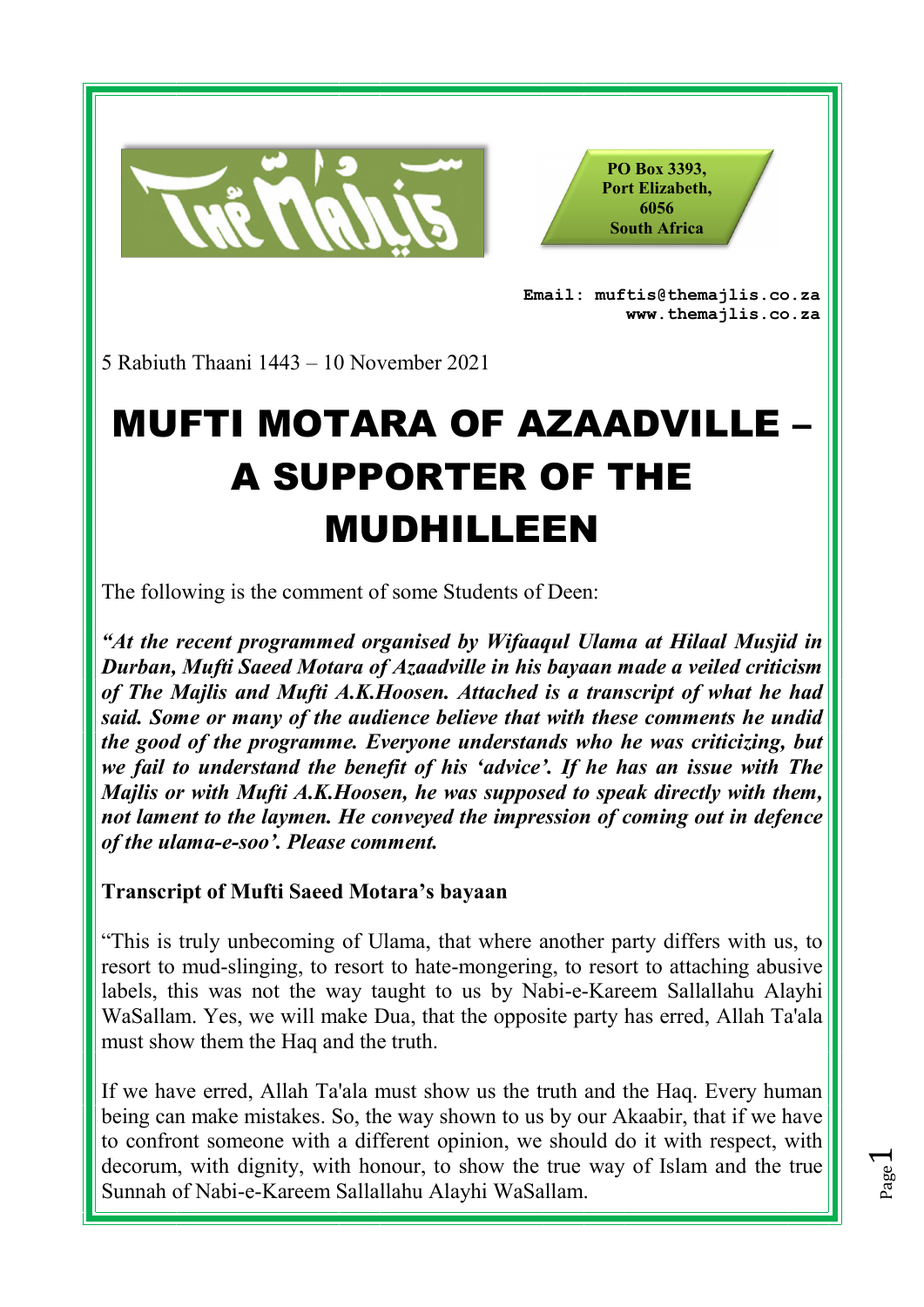Unfortunately, the fear today is, that we resort to extremism, that perhaps we resort to extremism, we resort to attaching abusive labels, we resort to mudslinging, that is totally unbecoming. One example in particular, many Ulama may have seen this, definitely it is not from The Wifaq, but whichever organisation it may be, it was doing the rounds on social media, that a soccer club by the Shaytaani soccer team has been formed, and prominent Ulama's names feature in this soccer club.

This type of mud-slinging, this was not the way of our Akaabir, our pious predecessors. We need to use tact and wisdom, bring them closer, if you feel that they may have erred. Not to cause further friction. Not to cause them to distance themselves away from us."

*(End of Motara's comments)* 

## **OUR COMMENT**

The Mufti Saheb perhaps believes that as long as a faasiq, faajir or even a murtad was perhaps a 'moulana', then he has to be honoured regardless of his public fisq, fujoor and kufr.

The Mufti Saheb has perhaps forgotten, intentionally or unintentionally, that the punishment in the world for a *murtad* is execution. He has conveniently adopted blindness and feigns that Ahaadith such as the following do not exist:

 *"When faasiq is honoured, the Arsh of Allah shudders." "He who honours a bid'ati, aids in the destruction of Islam."* 

The Mufti Sahib appears to have more value for the *mufsideen*, *mudhilleen* molvis than the Deen. He finds a niche of support in his heart for such human shayaateen as the 'Devil's Soccer Team' and others of similar ilk regardless of the irreparable harm they are causing to Islam and the ignorant Muslim community already drowning in its own vice, fisq and fujoor.

It is undoubtedly the nafs of the Mufti Sahib which has deceived him into the highly erroneous opinion of support he entertains for agents of Shaitaan. The Mufti Sahib has either intentionally failed to employ his *Aql* on this issue or his *Aql* has become overshadowed with his *nafsaani* instincts, hence the utter ludicrousness of his advice pertaining to the method of the Akaabir. If a method of a senior causes harm to the Deen or if it has outlived its utility or it no longer has applicability to the scenario we are currently facing, it must be incumbently set aside. It will be haraam to make taqleed of personal methods of the Akaabireen at the cost of detriment to the Deen. Most of today's molvis who come within the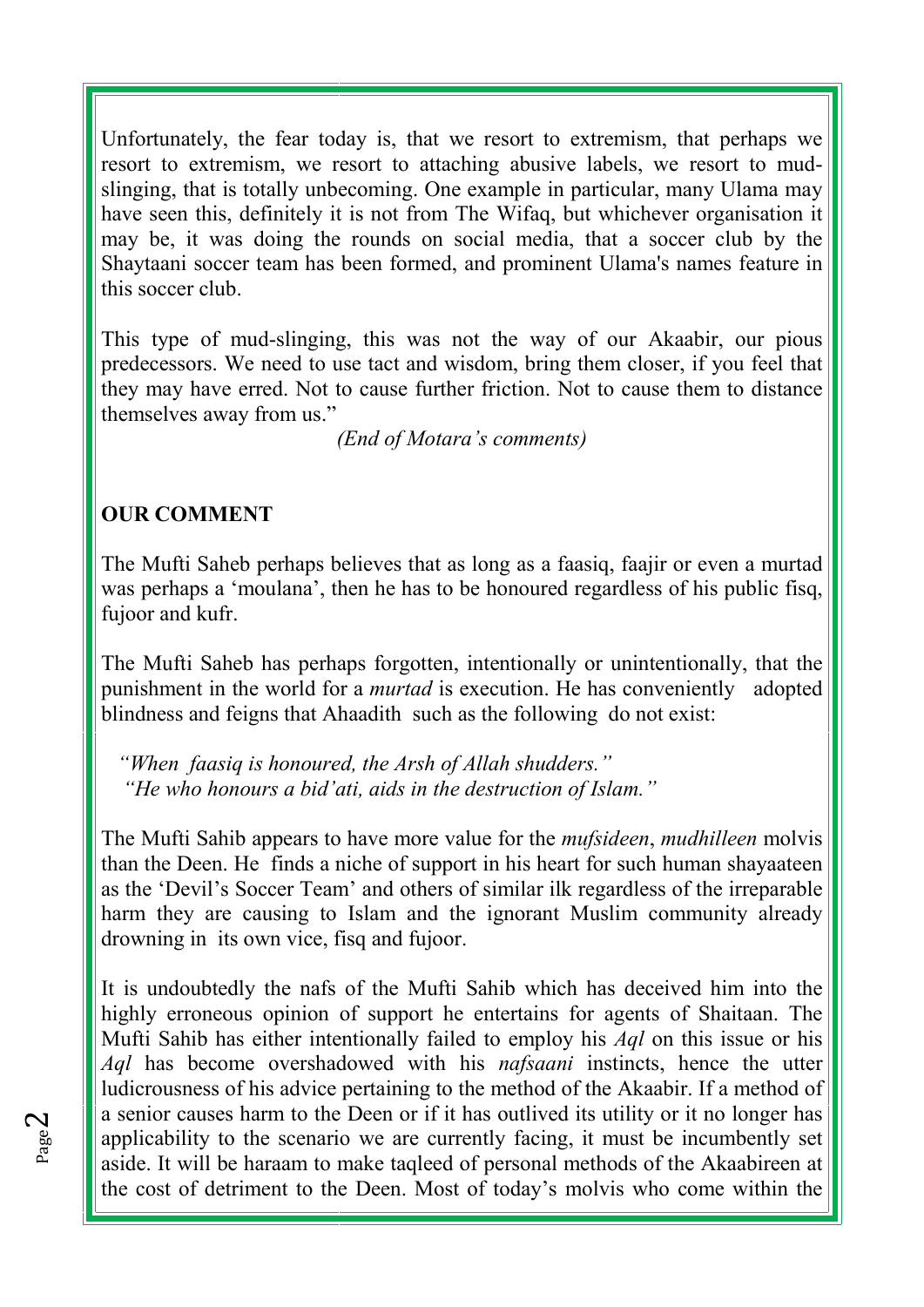purview of the Hadith branding molvis as 'dumb devils', have abandoned *Amr Bil Ma'roof Nahy Anil Munkar* which is a Waajib obligation which attracts considerable flak from the people of baatil whom this Mufti Sahib is supporting and defending instead of defending the Shariah.

These errant molvis and muftis have the satanic penchant of citing the 'Akaabir' to defend their own indirect support for the people of *baatil*. They are the staunchest 'muqallideen' of the Akaabir when it comes to the issue of justifying their own weaknesses and their own abandonment of *Amr bil Ma'roof,* but on issues of real Taqleed, they are ambivalent, lax, and even inimical. Just what business does an Aalim of Haqq have with defending characters who blatantly and brazenly slander, misinterpret and mutilate the Ahkaam of the Shariah? What is the relationship of this Mufti Sahib with such molvis and sheikhs who flagrantly espouse causes of baatil, who suspend the Shariah, who close the Musaajid and who in general propagate fisq and fujoor and even kufr? There is something hidden in the heart of this Mufti Sahib! He need to make *muraaqabah* of his heart and understand that *Maut* is always stalking.

Never is it the job of a Mufti of the Haq to come out in brazen support of the *mudhilleen* whom Rasulullah (Sallallahu alayhi wasallam) feared more than even Dajjjaal. These mudhilleen whom the Ulama-e-Haqq condemn are all agents of Dajjaal. By supporting or defending them, this Mufti Sahib (i.e. Mufti Motara of Azaadville) is defending Dajjaal. This Mufti's satanic silence regarding the blatant and flagrant acts of fisq, fujoor, bid'ah and kufr of the shaitaani members of the Devil's Football Team, is in stark contrast to his haraam, stupid criticism of the Defenders of the Haqq about whom our Beloved Nabi (Sallallahu alayhi wasallam) said:

 *"There will for all time remain a Taaifah (a small group) in my Ummah who will be firm on the Haqq until the Day of Qiyaamah. Those who oppose them (such as Mufti Motara) and those who abandon them (such as those of similar ilk) will not be able to harm them."* 

Regardless of a myriad of such 'dumb devil' muftis, molvis and sheikhs, the *Saut (Voice)* of Haqq will always, until the Day of Qiyaamah, reverberate from the hilltops of the world to proclaim that Haqq whose defence Allah Azza Wa Jal has placed squarely on the shoulders of the Ulama-e-Haqq whom Mufti Motara and his ilk despise and for whom he harbours a deep-seated enmity merely because they resolutely proclaim the Haqq without fear or favour. About them, the Qur'aan Majeed proclaims: *"They do not fear the insults of the insulters."*

It appears that this Mufti Sahib is a subtle supporter of the kufr interfaith movement which characters such as Reverend Abraham Bham espouses and promotes to the hilt. It appears that this Mufti Sahib has tolerance for the devil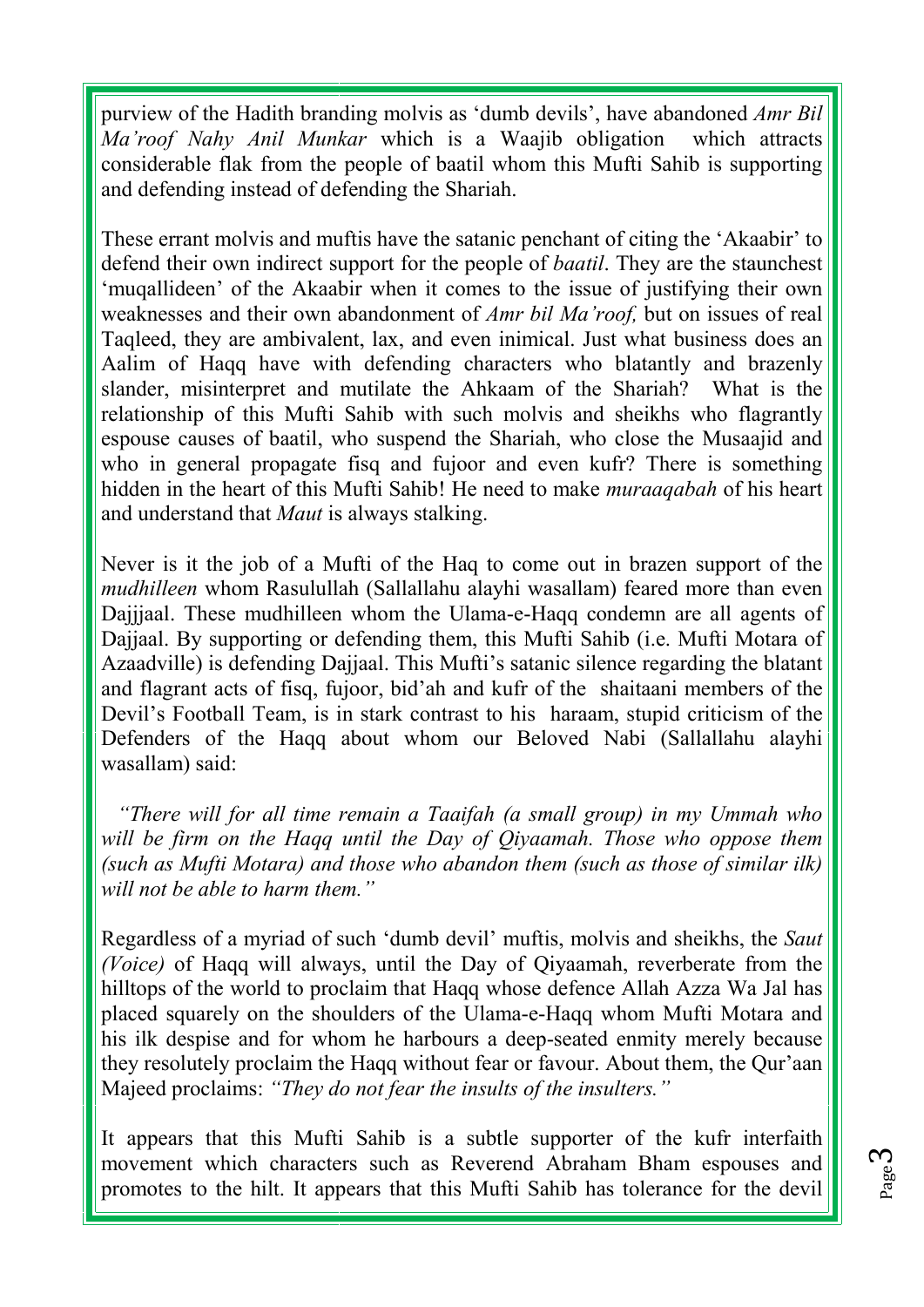who worships under twelve crosses in a church then has the temerity of claiming to be a Muslim. With stupid questions to deflect from the explicit kufr perpetrated by the Reverend Abraham Bham, the Mufti of Azaadville engages in mental shenanigans. While this mufti has no inclination to defend the Haqq, he is quick in coming to the defence of those who mislead and deceive Muslims into the snare of kufr by condoning and defending the satanic perpetrators. Just imagine a Mufti seeking stupidly to not only minimize the evil of Muslims or professed Muslims attending a Hindu temple, standing in reverence in front of the Hindu priest who mutters some shirki rituals, but scraping the bottom of the barrel to exonerate them from their act of kufr and shirk. Has this mufti become a Pandit as the other fellow had become a Reverend?

The very first Wrung of our Akaabir are the Sahaabah. The Mufti Sahib needs to engage in better research of the lives of the Sahaabah to understand and know their attitudes towards kufr, bid'ah and zanaadaqah. For the edification of the Mufti Sahib, he should know that the Sahaabah had a better and more effective way of dealing with the Football type of mudilleen molvis. They would answer with the Sword. We in this *zamaanah* lack this ability, hence we resort to the Tongue to defend the Deen of Allah Azza Wa Jal.

*Amr Bil Ma'roof Nahyi Anil Munkar* has been *totally* abrogated by these reverend and pandit molvis and muftis. This Mufti (i.e. the Pandit Motara) has reduced their Wifaaqul Ulama assembly at Hilaal Musjid in Durban to a charade and a farce with his uncalled for silly comments made in defence of the *mudhilleen* whom he and perhaps other molvis of Wifaaq are now wooing. It appears that the Wifaaq Ulama are in a quandary regarding their stance. They appear not to know whether they are moving forward, reversing or halting, hence Pandit Motara deemed it imperative to proffer conciliatory gestures to the *mudhil* molvis such as Reverend Bham and his clique of *mudhilleen*. Was this the objective for Wifaaq having convened its merrymaking assembly. It appears to us that their assembly at the Hilaal Musjid was merely a publicity stunt to gain acclaim and support. It also appears that Wifaaq will fall by the wayside because of its inertia and abstention from Amr Bil Ma'roof and now its veiled support for those human *shayaateen* whose mission it is to destroy the Deen.

The silly talk of Pandit Motara was NEVER sincere naseehat for anyone. It was a shaitaani and a nafsaani exercise of flattery to make him dear to the Reverend Bham clique of mudhilleen. Let this Pandit Motara answer:

For whom was your stupid advice intended? You decried labelling and what you hallucinate to be 'extremism'. You demonstrated the imbecility of your *Aql* by addressing your silly comments to a non-existing audience. Everyone knows that you were taking a dig at *The Majlis* and perhaps Mufti A.K.Hoosen with your unfounded, childish and stupid 'naseehat'. But was the venue conducive for such

Page 4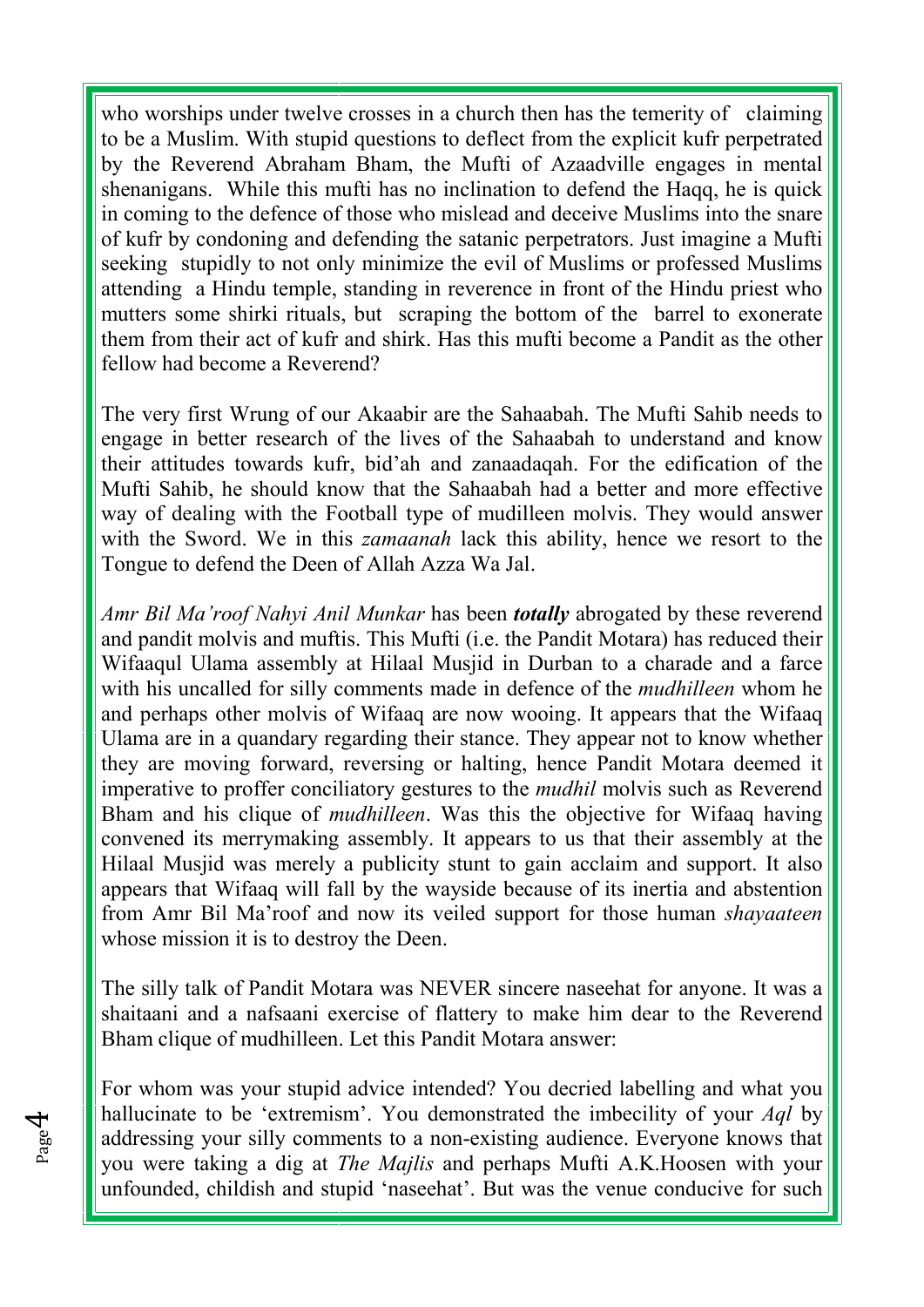'advice'? Will *The Majlis'* accept your load of trash disgorged in Musjid Hilaal? You were fully aware that *The Majlis* was not present at your merrymaking assembly.

The audience present is not involved in the 'labelling and criticizing' which you stupidly decried. You should have informed the audience about the haraam carrion they devour and about the deluge of immorality they are drowning in. But you stand there engaging in *gheebat* under a deeni façade – indulging in pure *gheebat* about those who were not present. You were more than 100% certain whom you were targeting with your stupidity, and so does the audience. It is an issue which does not concern them. Our labelling you and your ilk of mudhilleen is based on solid Shar'i grounds.

Whilst you have the temerity and the expertise to find scope for the permissibility of kufr – permissibility of attending a Hindu temple and a Christian church for worship and for honouring the priests of kufr and shirk, in your heart you could not find a niche to defend those Ulama-e-Haqq whose *labelling* is for the Sake of the Deen, for the Sake of Allah Azza wa Jal.

While mufti Motara (now Pandit) finds space and inclination in his heart to mitigate the explicit kufr of those attending kuffaar temples, he cannot find any argument to defend those who stand up for the Deen. He finds no mitigating circumstances for our *labelling* which is to defend and safeguard Islam. He looks at our *labelling* while casting a satanically blind eye at the kufr and shirk which are being committed and for which they are being *labelled*. Why does our *labelling* exercises irk this Pandit mufti so much while he fails to display even the slightest concern when professed Muslims attend Hindu and Christian temples? There is something drastically amiss in either his heart or in his *Aql*.

This wayward mufti of Azaadville said in his silly talk:

 *"One example in particular, many Ulama may have seen this, definitely it is not from The Wifaq, but whichever organisation it may be, it was doing the rounds on social media, that a soccer club by the Shaytaani soccer team has been formed, and prominent Ulama's names feature in this soccer club. This type of mudslinging, this was not the way of our Akaabir, our pious predecessors."* 

The 'prominent ulama' are ALL mudhilleen in our opinion even if they are 'prominent buzrugs' in the opinion of the Pandit mufti. The issue here is: What benefit did this mufti discern in his acquittal? Who benefitted from this piece of stupidity? Those who are responsible for criticizing the 'soccer team' of mudhilleen do not accept this nonsensical advice nor were they present in the audience, and nor is that audience capable of transforming the thinking and methodology of those who the Pandit accused of 'mud-slinging'. A person with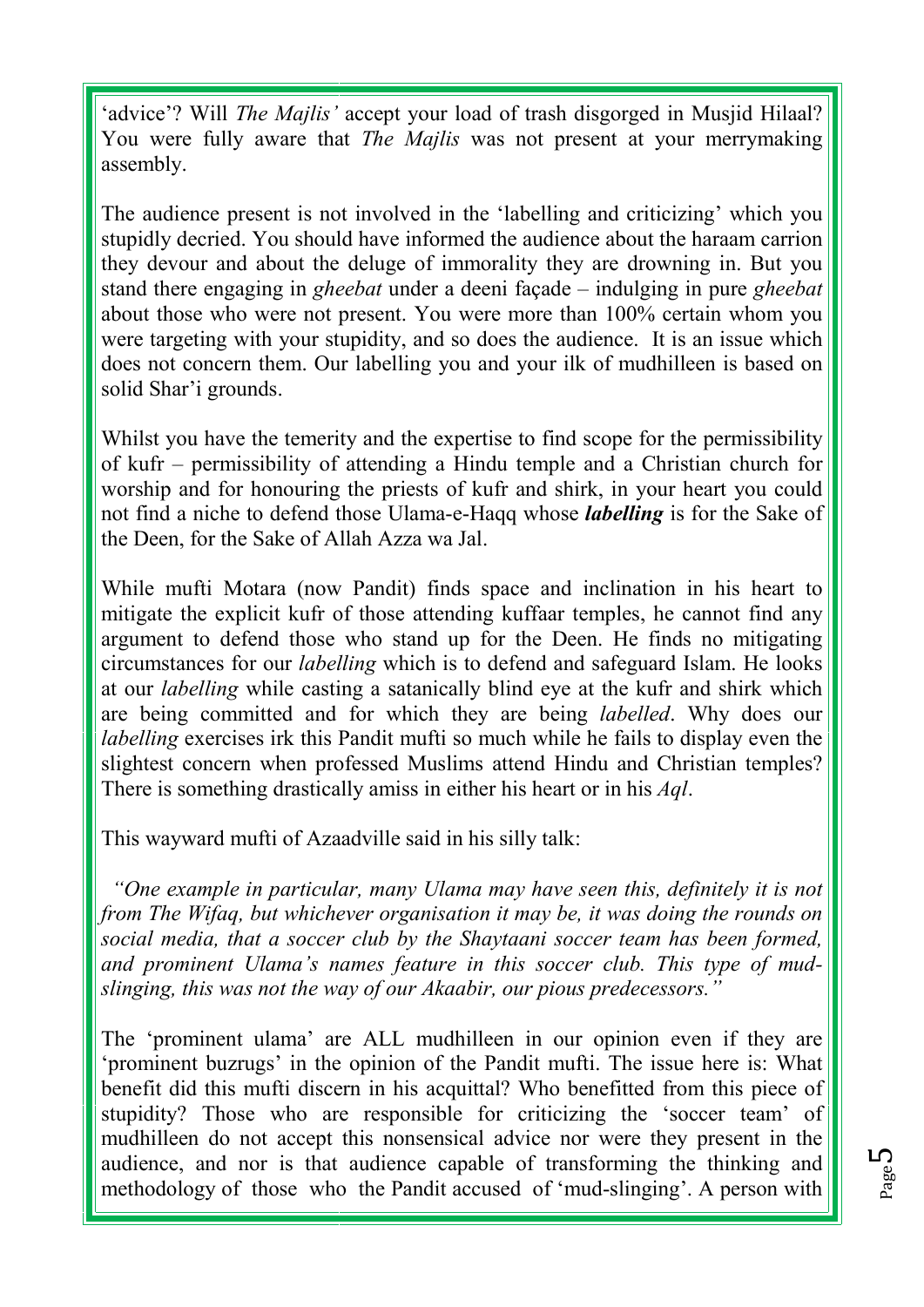functional brains should not indulge in cognitive dissonance which makes a mockery of his intelligence.

If this mufti was sincere in proffering naseehat to those whom he believe were wrongly *labelling* others, then he had the obligation of directing his naseehat to the source. Why does he lack the courage for telling *The Majlis* that it errs in its labelling? If he responds that *The Majlis* will not accept his naseehat, then we ask: *Did you ever speak to The Majlis in this regard?* Furthermore, *The Majlis* is under no obligation to accept anyone's advice which we believe is incorrect and in conflict with the Shariah regardless of the *Ikhlaas* of the person. It is important for this mufti to reflect and ask himself: *What was the benefit of his veiled cowardly advice?* Just who benefited from his side cracks?

What really motivates a Mufti to deem it appropriate to mitigate fisq, fujoor, bid'ah and kufr and feel disinclined towards those who criticize and condemns these evils? *The Majlis* as well as other Ulama-e-Haqq criticize, temple and church-going, interfaith kufr assemblies, closing the Musaajid, suspending Jumuah Salaat, banning Muslims from performing Jamaat Salaat in the Musaajid, intermingling of sexes, women coming to the Musaajid, picture-making, carrion, and a host of other haraam and kufr activities. Why does this mufti of Azaadville entertain an aversion for these Ulama while he indirectly condones the perpetrators of all these acts of fisq, fujoor and kufr? Is it an aversion for Imaan?

Going into a Hindu temple and exposing oneself to shirk is not an error as the mufti suggests in mitigation of the perpetrators. It is an explicit act of shirk. No amount of texts cited from the Kutub support such haraam mitigation. These muftis are too ignorant to understand the texts correctly. They simply are too dim in their brains to understand the applicability of the texts.

Saving a man from the fatwa of kufr refers to the individual who has ignorantly uttered or done kufr. As far as the individual is concerned, his act is confined to himself. He is ignorant, hence we find some excuse to exonerate him from kufr. On the other hand, is the molvi who has become an Agent of Iblees. His misdeed is not done in privacy. It is not restricted to himself. He publically executes an act of kufr, propagates its 'veracity' and invites Muslims to join him in his kufr villainy. He is the Mudhil whom Rasulullah (Sallallahu alayhi wasallam) feared more than Dajjaal. It is haraam to extravasate mitigation for the mudhilleen and zanaadaah. That this mufti believes that it is necessary to defend the mudhilleen against the Ulama-e-Haqq, speaks volumes for what he conceals in his heart. The issue is: What truck does he have with those who practice and propagate what is haraam, fisq, fujoor and kufr? Don't seek to hide behind the skirts of the Akaabir. There is not the slightest resemblance between the lifestyle of this Pandit mufti and our Akaabir.

Page 6